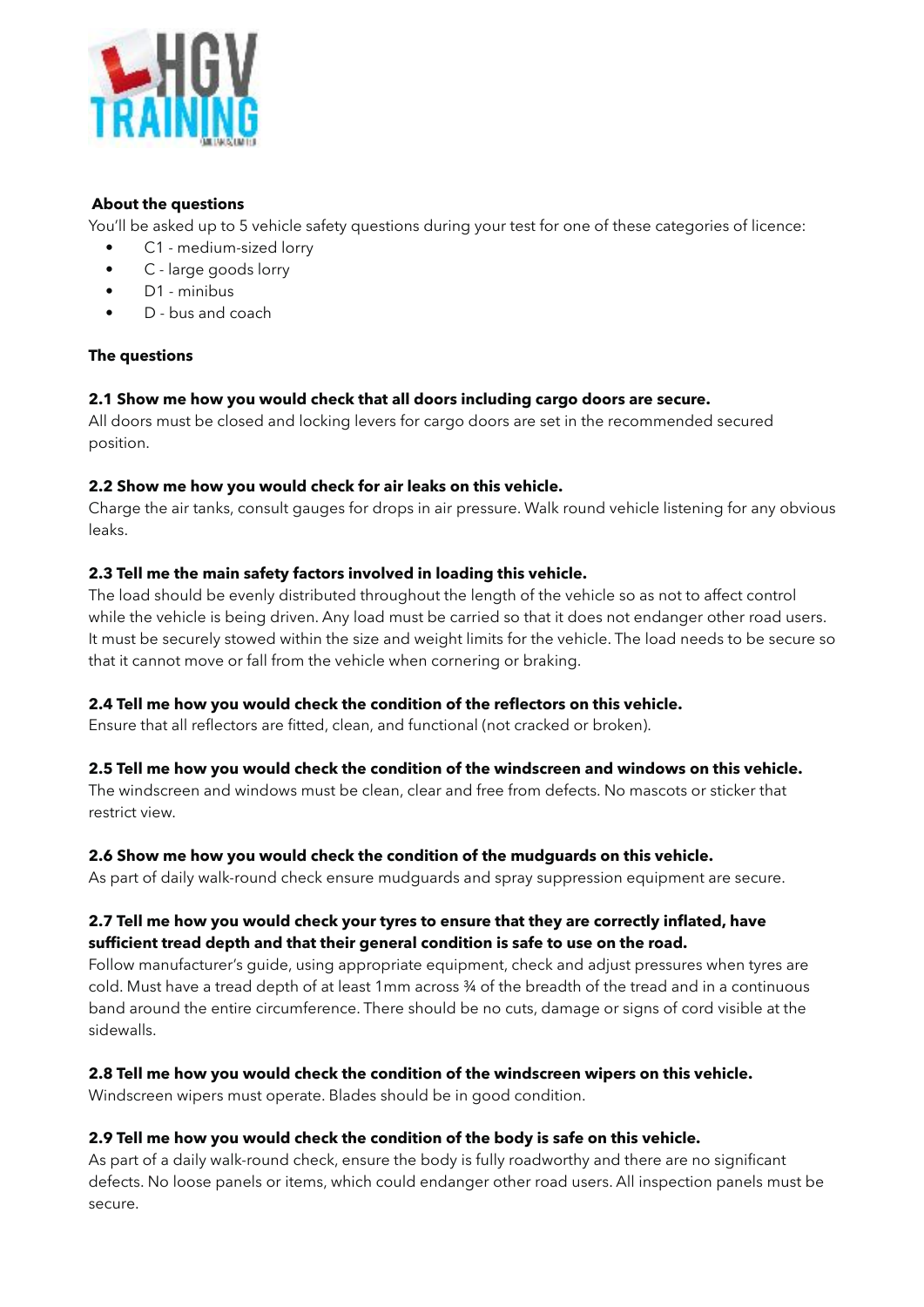#### **2.10 Show me how you would check for the correct air pressure on this vehicle.**

Ensure gauges are reading the correct pressures for the vehicle and that all warning lights are extinguished and audible warning devices are not sounding.

## **2.11 Identify where you would check the engine oil level and tell me how you would check that the engine has sufficient oil.**

Identify dipstick / oil level indicator, describe check of oil level against the minimum/maximum markers.

#### **2.12 Show me how you would check the wheel nuts are secure on this vehicle.**

A visual check to identify any nuts that are obviously loose, and check that the wheel nut indicators (if fitted) are in alignment.

#### **2.13 Show me how you would check the operation (specify horn, warning device for reversing) of the audible warning devices on this vehicle.**

Demonstrate use of control.

## **2.14 Tell me how you would check the condition of the suspension on this vehicle.**

As part of a daily walk-round check, suspension should be checked for any obvious signs of deterioration or damage.

#### **2.15 Show me how you would check that the brake lights are working on this vehicle (I can assist you, if you need to switch the ignition on, please don't start the engine).**

Operate brake pedal, make use of reflections in windows, garage doors, etc, or ask someone to help.

## **2.16 Identify where you would check the engine coolant level and tell me how you would check that the engine has the correct level.**

Identify high/low level markings on header tank where fitted or radiator filler cap, and describe how to top up to correct level.

#### **2.17 Tell me how you would check that the headlamps, sidelights and tail lights are working.**

Explain: Operate switch (turn on ignition if necessary), walk round vehicle.

#### **2.18 Show me how you would replace the tachograph disc on this vehicle.**

Candidate to demonstrate how to insert tachograph disc. Digital tachographs may require an explanation if the candidate does not have a digital card.

## **2.19 Tell me how you would operate the loading mechanism on this vehicle (vehicle specific ie tail lift).**

Candidates should be able to explain briefly the correct operation and safe working practice of specific machinery fitted to the vehicle, eg tail lift, kneeling bus.

#### **2.20 Show me / explain how you would check that the power assisted steering is working.**

If the steering becomes heavy the system may not be working properly. Before starting a journey two simple checks can be made. Gentle pressure on the steering wheel, maintained while the engine is started, should result in a slight but noticeable movement as the system begins to operate. Alternatively turning the steering wheel just after moving off will give an immediate indication that the power assistance is functioning.

#### **2.21 Show me how you would check that the direction indicators are working.**

Applying the indicators or hazard warning switch and check functioning of all indicators.